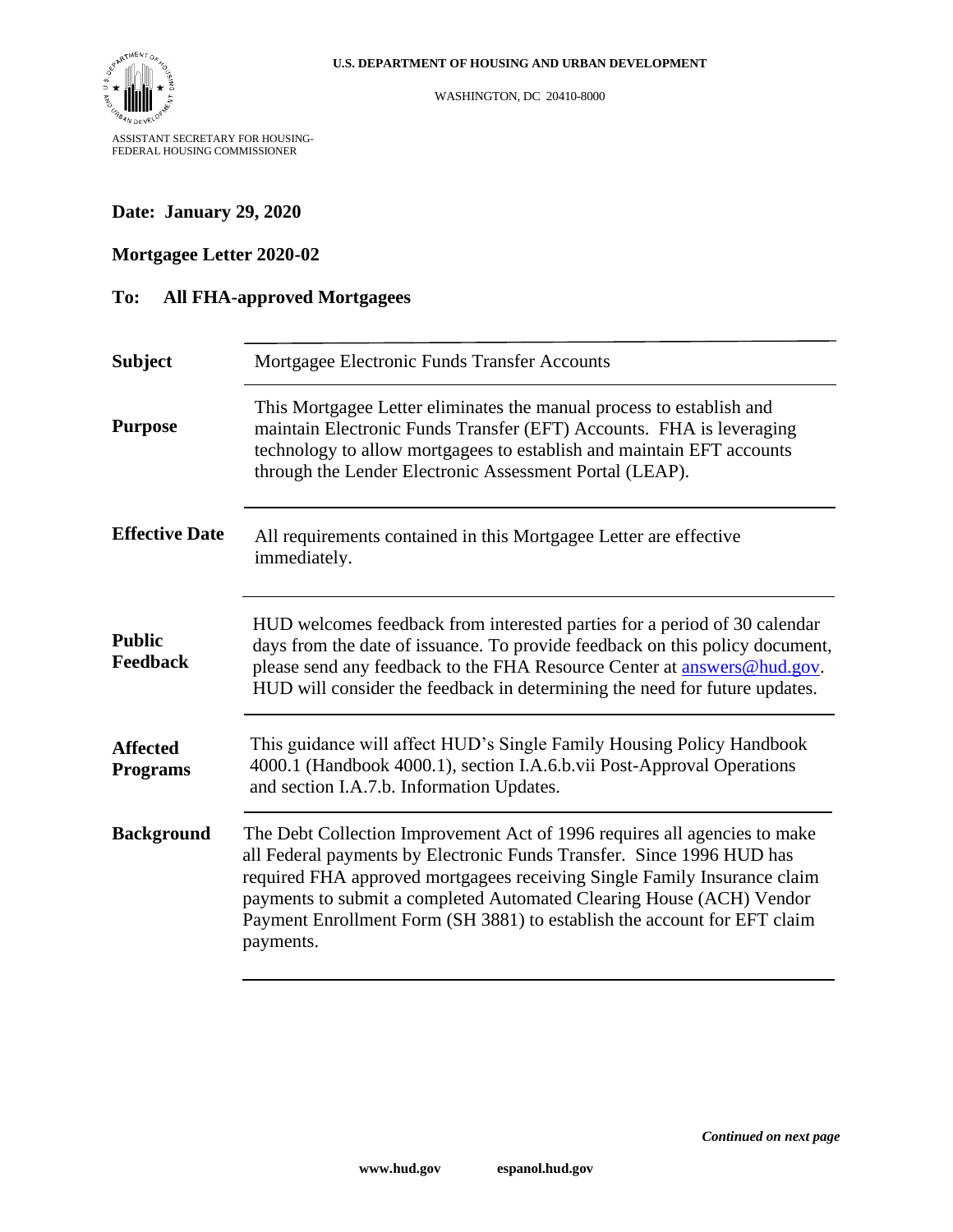| <b>Summary of</b><br><b>Changes</b>                  | Changes have been implemented in LEAP and FHA Connection to allow<br>lenders to establish and maintain EFT Accounts electronically. Hardcopy<br>forms will no longer be accepted.                                                                                                                                                                                                                                                   |
|------------------------------------------------------|-------------------------------------------------------------------------------------------------------------------------------------------------------------------------------------------------------------------------------------------------------------------------------------------------------------------------------------------------------------------------------------------------------------------------------------|
|                                                      | For specific instructions on establishing an EFT account, please refer to the<br>LEAP User Manual using the following link:<br>https://www.hud.gov/sites/dfiles/SFH/documents/SFH_LEAP_USER_MANU<br>AL.pdf                                                                                                                                                                                                                          |
| <b>HUD Single</b><br><b>Family</b><br><b>Housing</b> | <b>Cash Flow and Electronic Funds Transfer (EFT) Accounts -</b><br>I.A.6.b.vii                                                                                                                                                                                                                                                                                                                                                      |
| <b>Policy</b><br><b>Handbook</b><br>4000.1           | The Mortgagee must use the Cash Flow Account Setup function in<br>LEAP to provide its bank account information for the following<br>payment types:                                                                                                                                                                                                                                                                                  |
|                                                      | Title I, Single Family Upfront Premiums                                                                                                                                                                                                                                                                                                                                                                                             |
|                                                      | Title I, Single Family (Periodic) Annual Premiums<br>$\bullet$                                                                                                                                                                                                                                                                                                                                                                      |
|                                                      | Title II, Single Family Upfront Premiums<br>$\bullet$                                                                                                                                                                                                                                                                                                                                                                               |
|                                                      | Title II, Single Family, (Periodic) Monthly Premiums                                                                                                                                                                                                                                                                                                                                                                                |
|                                                      | Title II, Single Family Claim Remittance Amounts<br>$\bullet$                                                                                                                                                                                                                                                                                                                                                                       |
|                                                      | The Mortgagee must use the EFT Account Setup function in LEAP to<br>provide its bank account information for FHA Insurance benefits<br>payments.                                                                                                                                                                                                                                                                                    |
|                                                      | <b>Information Updates - I.A.7.b</b>                                                                                                                                                                                                                                                                                                                                                                                                |
|                                                      | The Mortgagee must submit Information Updates, as                                                                                                                                                                                                                                                                                                                                                                                   |
|                                                      | applicable, for the following information:                                                                                                                                                                                                                                                                                                                                                                                          |
|                                                      | addresses for correspondence                                                                                                                                                                                                                                                                                                                                                                                                        |
|                                                      | point of contact                                                                                                                                                                                                                                                                                                                                                                                                                    |
|                                                      | all other contact and identification information                                                                                                                                                                                                                                                                                                                                                                                    |
|                                                      | branch office information                                                                                                                                                                                                                                                                                                                                                                                                           |
|                                                      | principal/authorized agent relationships                                                                                                                                                                                                                                                                                                                                                                                            |
|                                                      | cash flow accounts, and                                                                                                                                                                                                                                                                                                                                                                                                             |
|                                                      | electronic funds transfer accounts                                                                                                                                                                                                                                                                                                                                                                                                  |
| <b>Paperwork</b><br><b>Reduction</b><br>Act          | The information collection requirements contained in this document are<br>approved by the Office of Management and Budget (OMB) under the<br>Paperwork Reduction Act of 1995 (44 U.S.C. 3501-3520) and assigned<br>OMB control number 2502-0059. In accordance with the Paperwork<br>Reduction Act, HUD may not conduct or sponsor, and a person is not<br>required to respond to a collection of information unless the collection |
|                                                      | displays a currently valid OMB control number.                                                                                                                                                                                                                                                                                                                                                                                      |